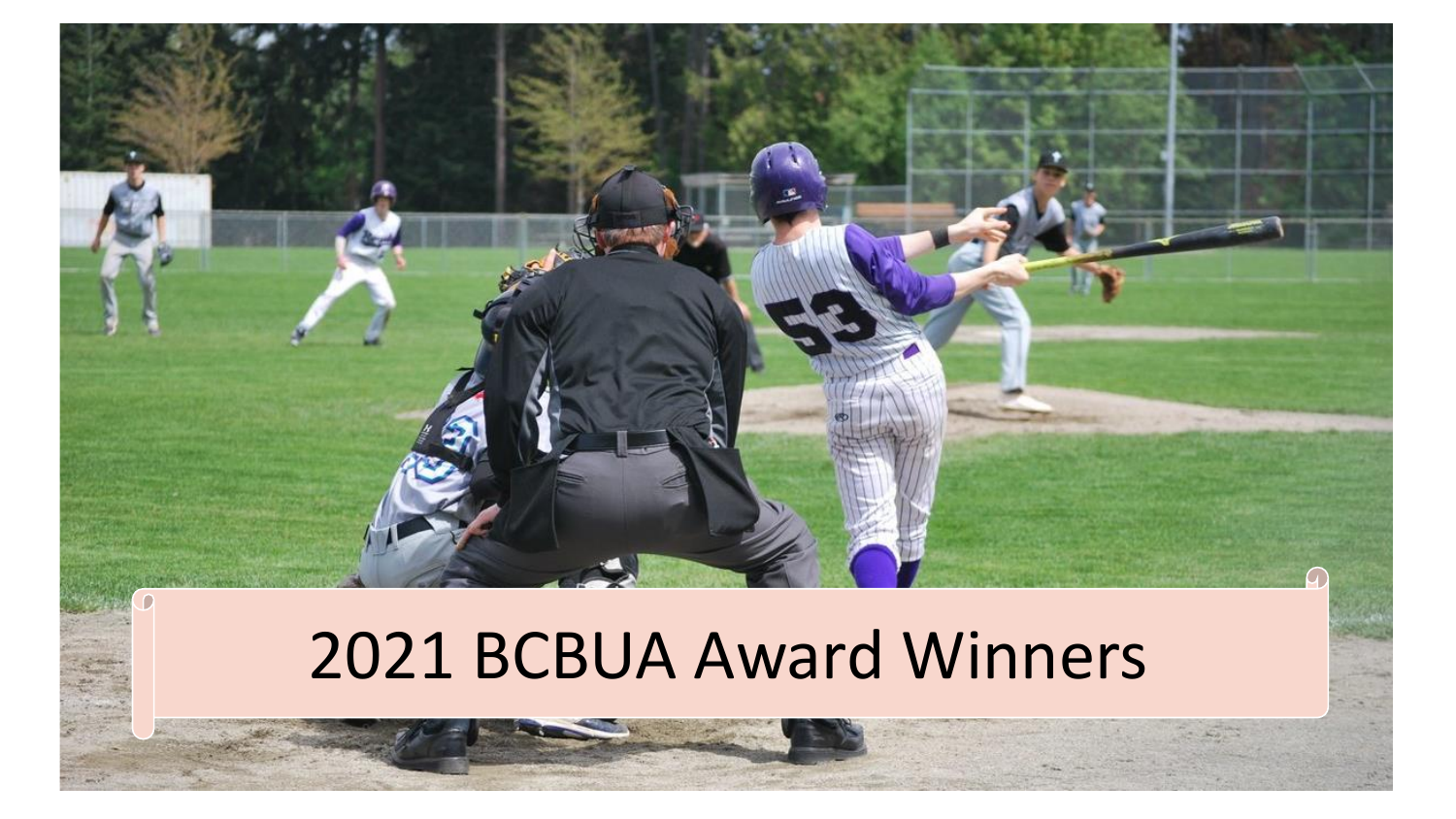# **Howard Chapman Sr Umpire of the Year**

Awarded annually to the BCBUA member who is deemed to have had the most outstanding year of umpiring overall culminating in his/her selection to work in a Provincial, Canadian, or International tournament, and having been so selected brings honour to the BCBUA by his/her performance.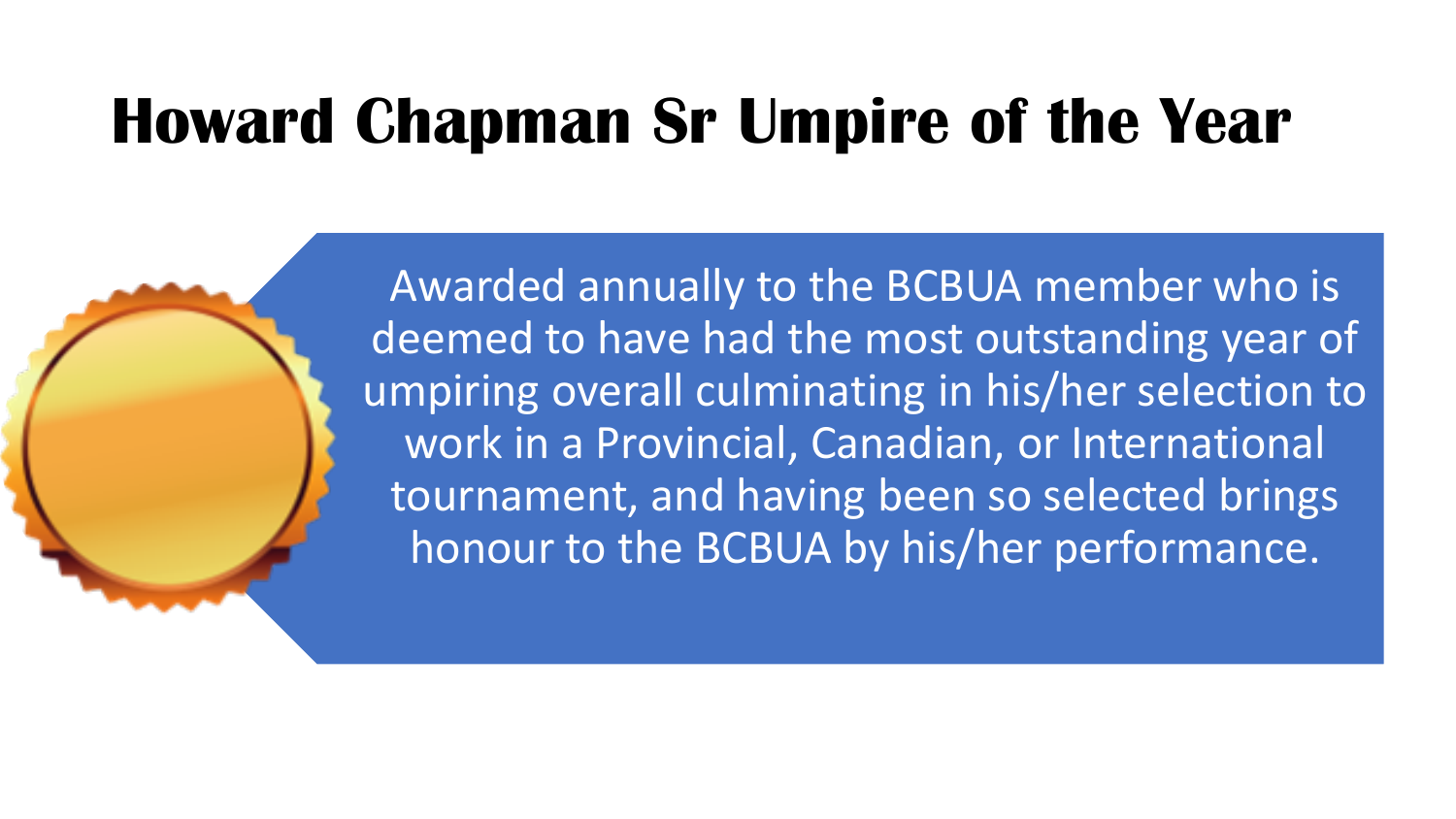

**Scott Eckardt** *"Scott consistently rates as one of top umpires in Canada. Recently, he attended T12 and earned his first International selection. COVID cancelled that tournament but expect another opportunity for Scott soon. However, as strong as he is on field, it might take a backseat to his commitment to umpire development. He can be constantly found at the park supporting young umpires in an effort to improve their game. In addition to allocating for the Greater Victoria area, Scott is BCBUA 's Vice President, serving as the liaison with Baseball BC on a review of the Provincial Supervisor ."*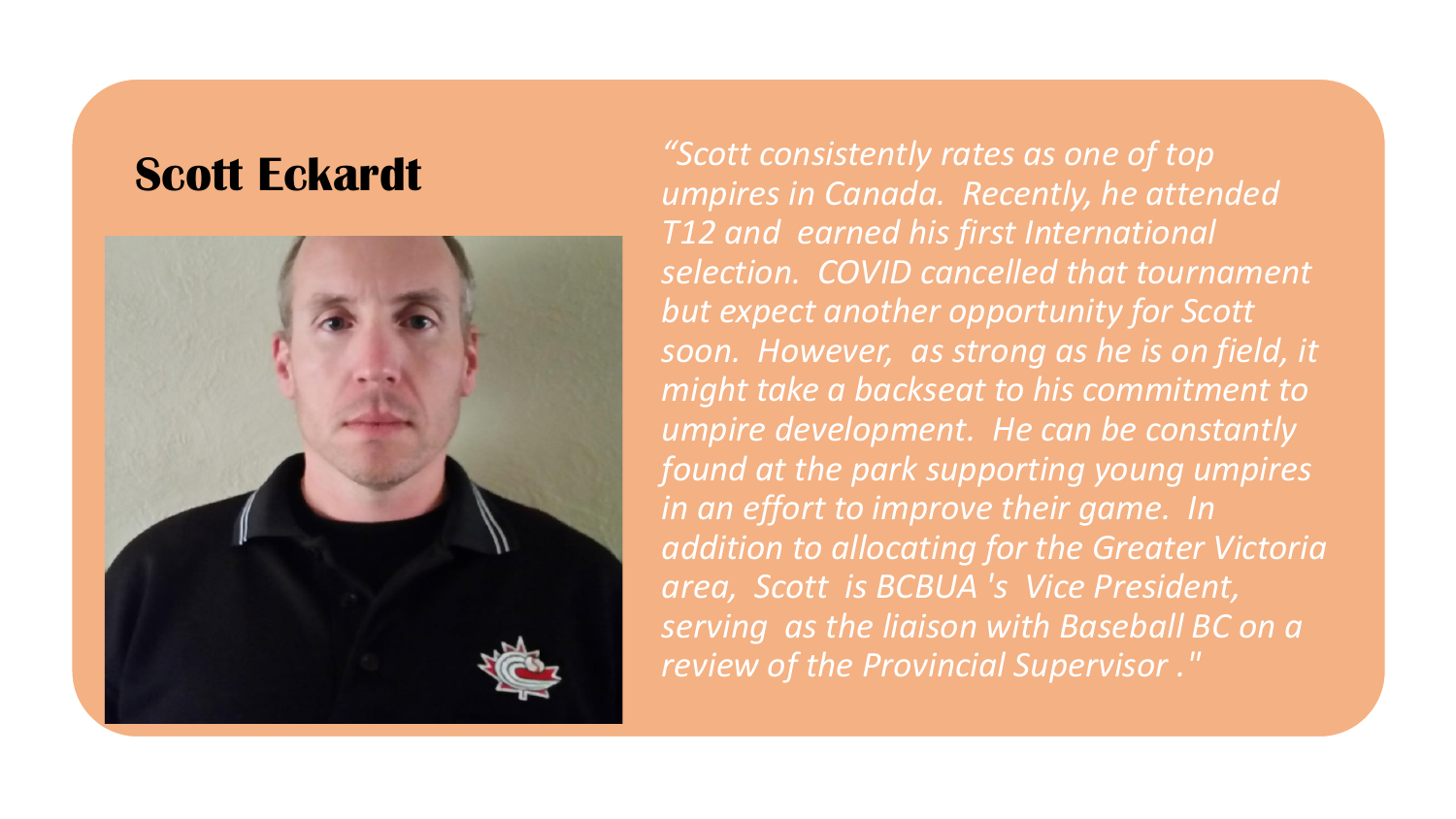## **George Connelly Award – Builder's Award**

Awarded to a person who has demonstrated a longterm commitment and dedication to the development and encouragement of young umpires at his/her local league or community level by continually partnering with and supporting the BCBUA clinic program.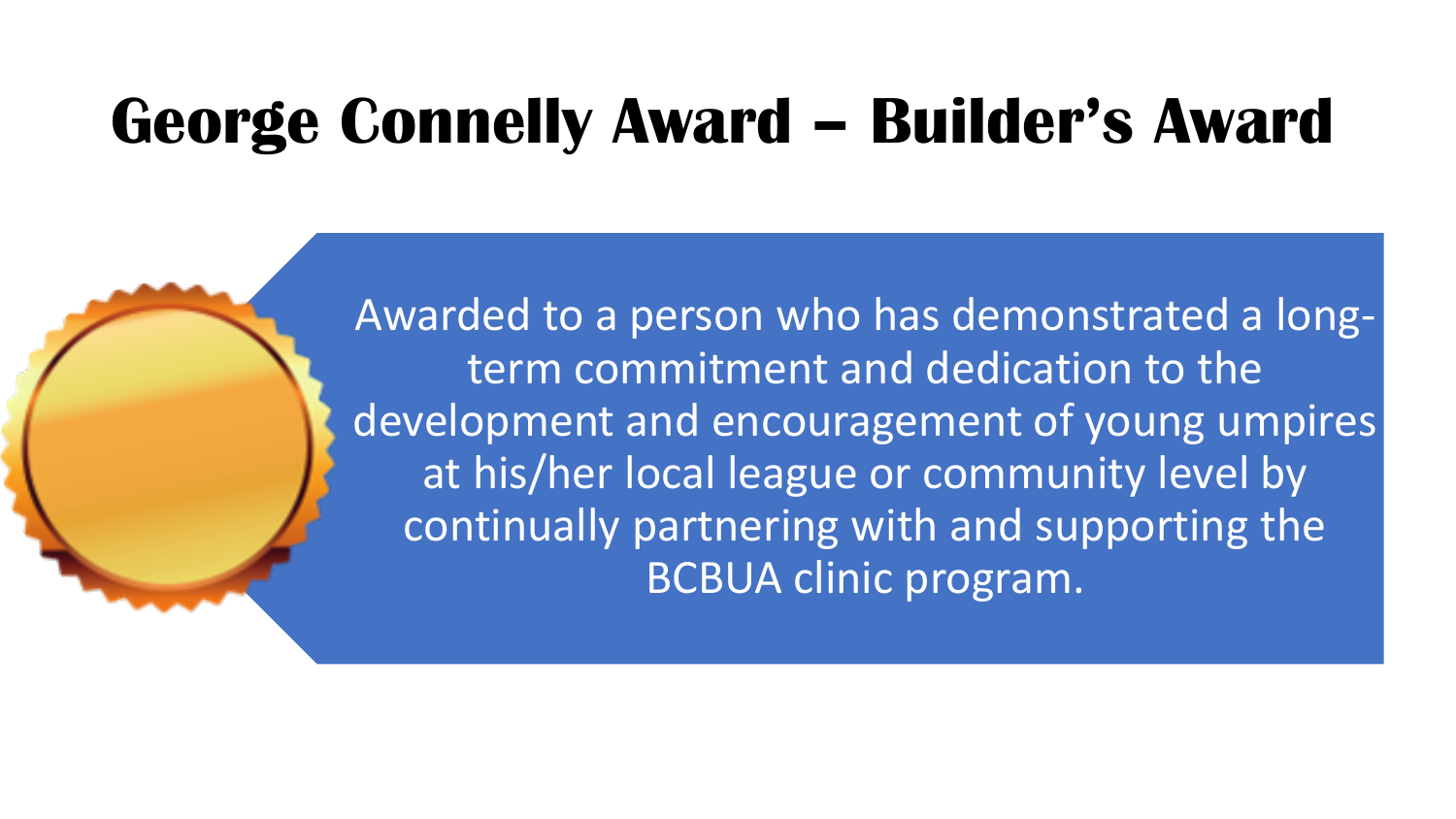#### **Rhonda Pauls**



*"As BCBUA President, Rhonda has led a diverse and dynamic education team with a steadfast focus to umpire development. She led the creation of the new online training modules for Level I and II umpires, along with being a key contributor to the first ever and hugely successful online Level III/Super Clinic. Rhonda's efforts have had a major impact on baseball umpiring across Canada with BC seen as a leader in the field of education and mentorship."*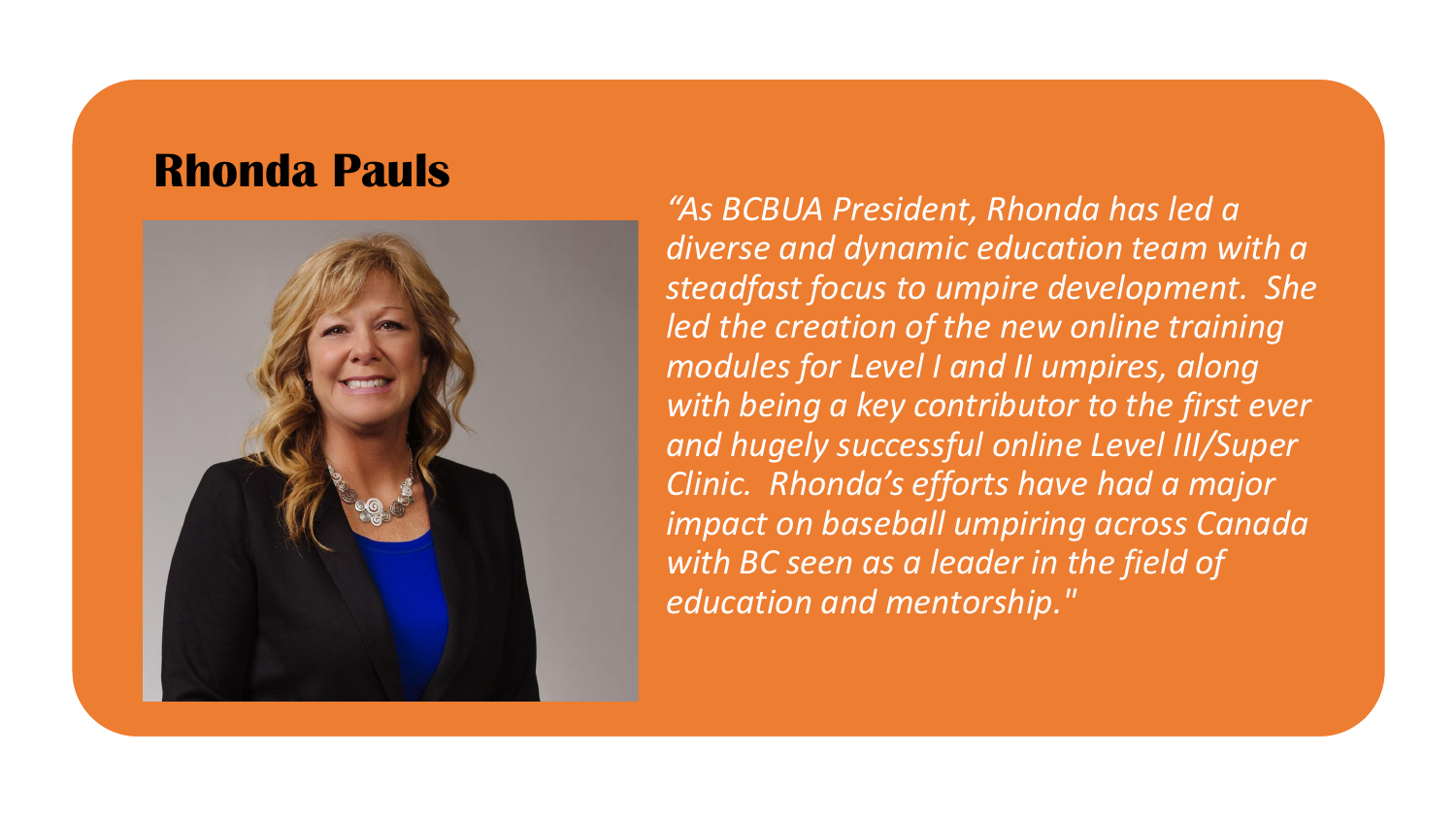### **Chuck Blaikie Award – Outstanding Contribution**

Awarded to recognize a person who has given of his/her time and energy sacrificially or who has made an outstanding contribution to the betterment of the BCBUA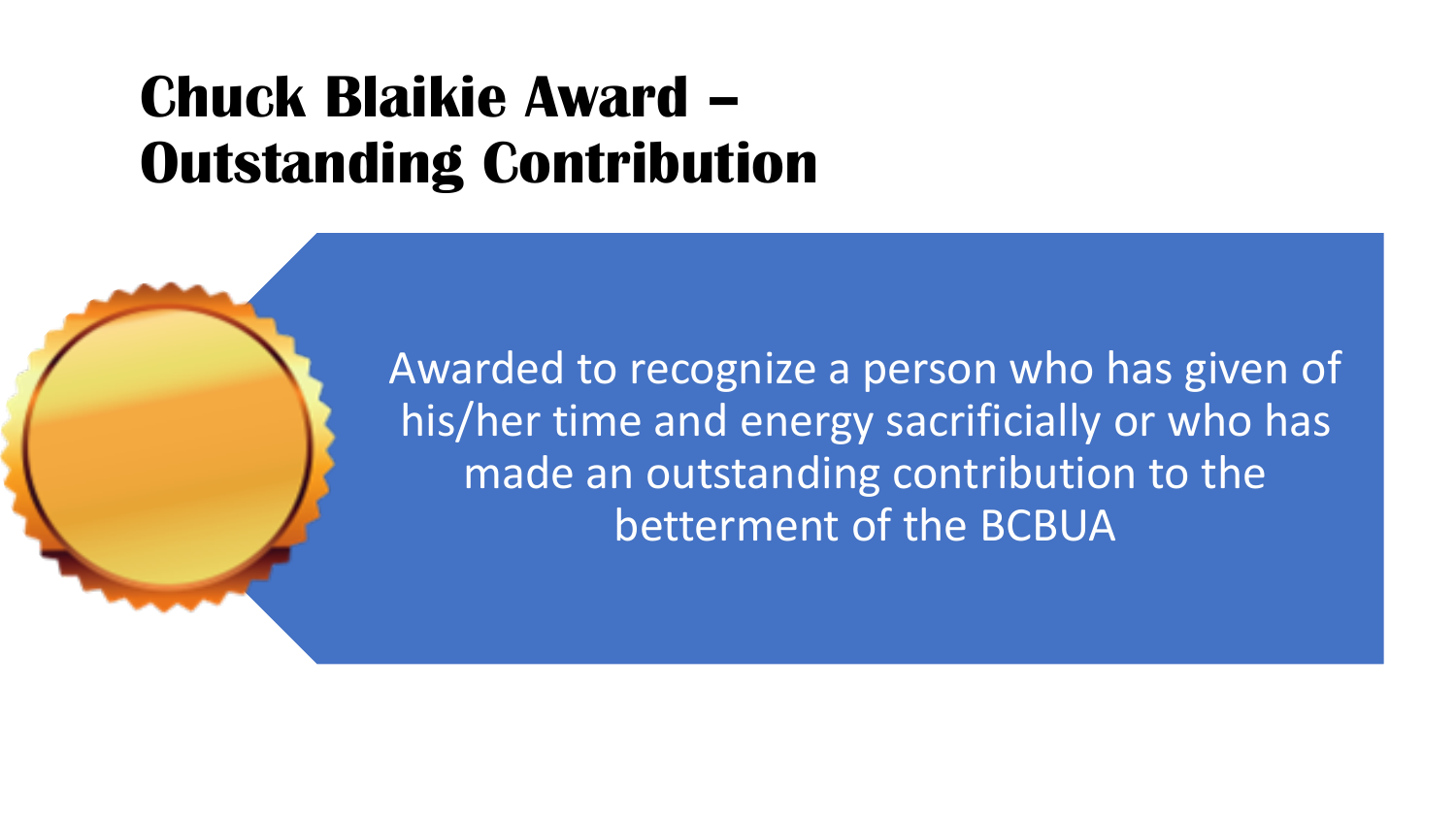### **John Pentland**

*"John has been the saviour and the backbone to many BCBUA efforts during COVID. His unbelievable commitment and work ethic are evident in the development and delivery of the BCBUA's greatly successful online training programs. In addition to being one of the faces in our digital umpire training the past two years, John has done phenomenal work behind the scenes as a videographer and photographer. Also, John is a key member of our UIC committee. "*

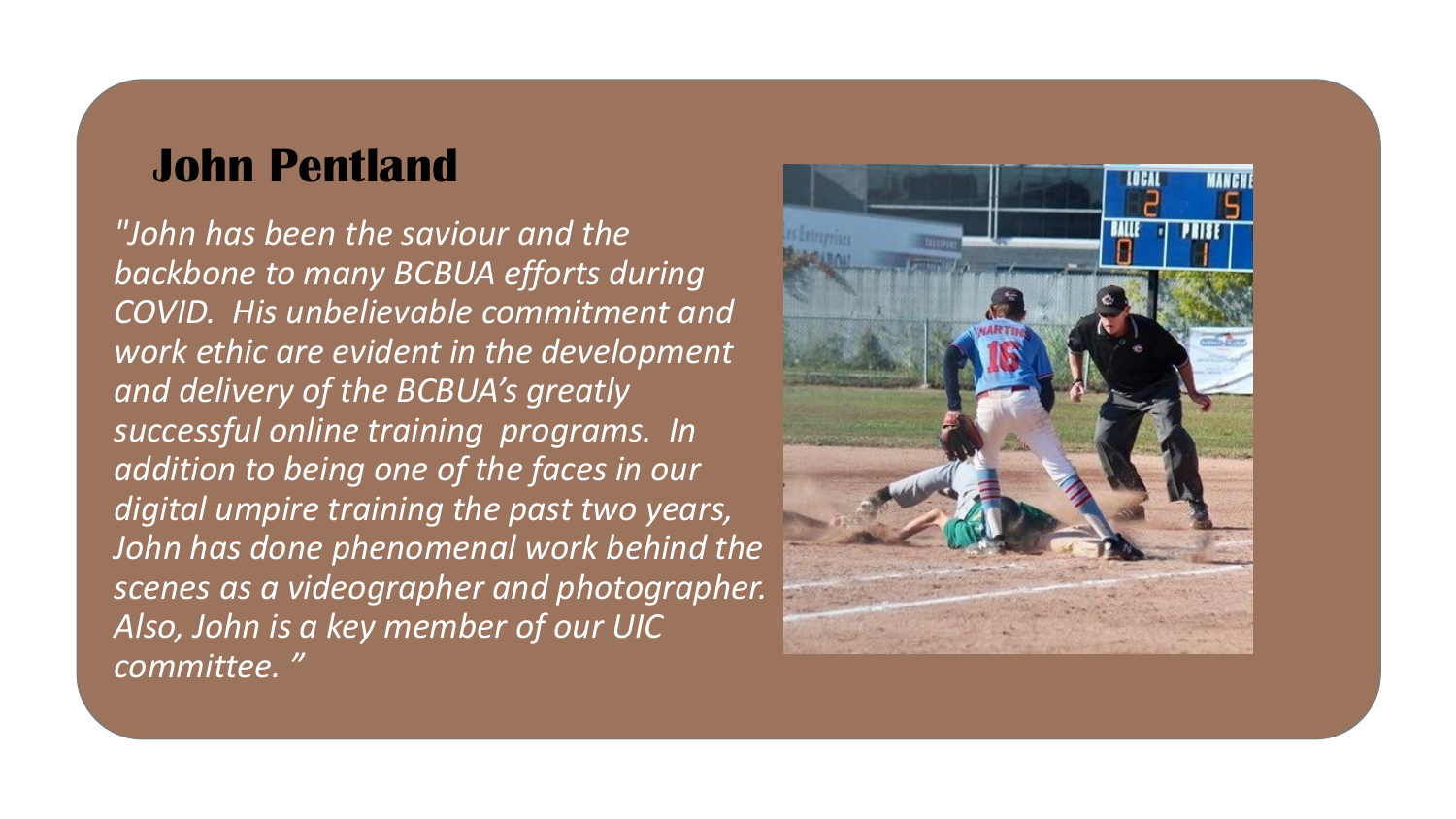## **Doug Hudlin Award – Distinguished Service**

Awarded to a long-standing member of the BCBUA who has shown a consistent support of, and dedication to, the growth and development of the association through years of loyal membership and committed service.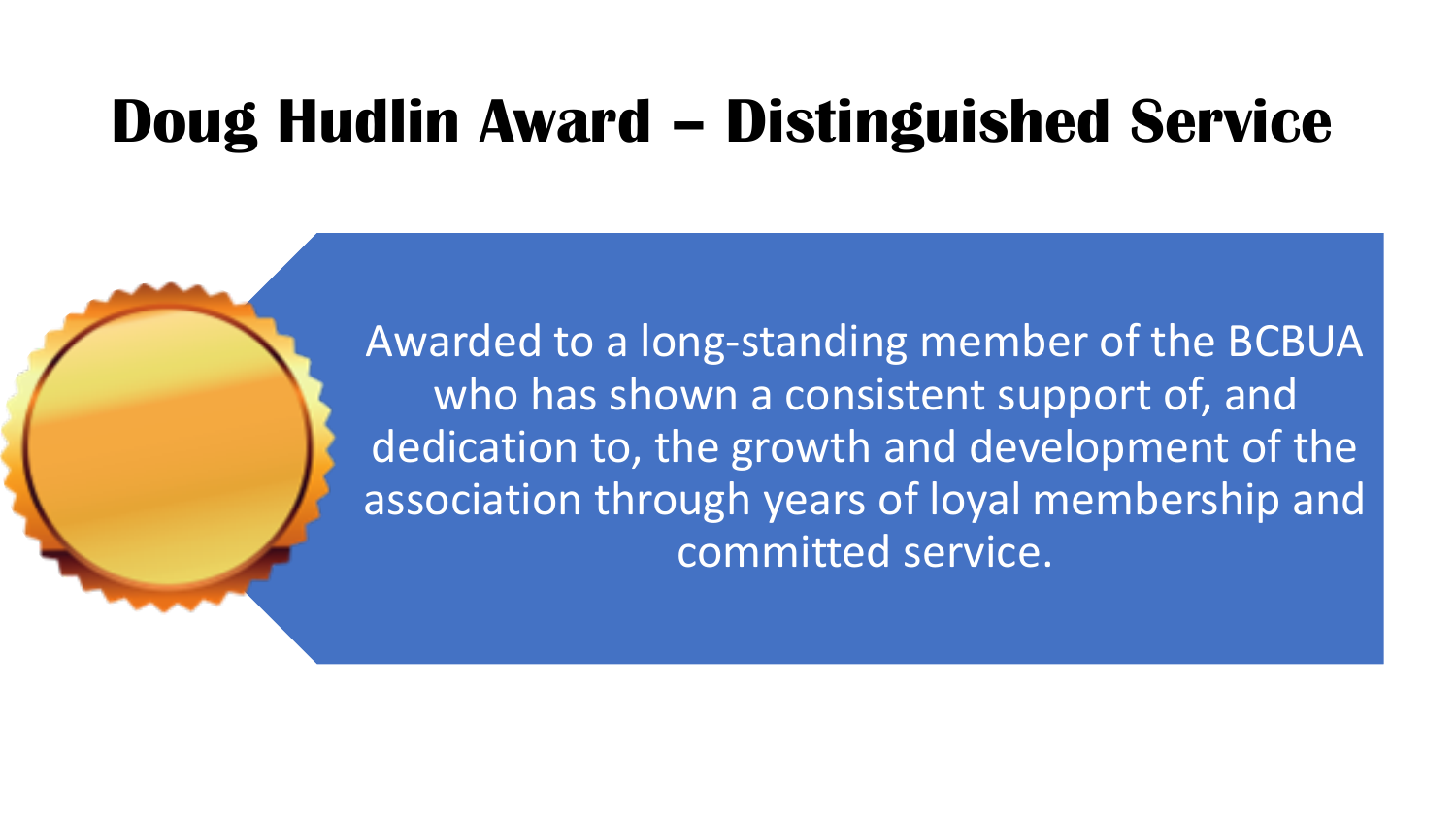#### **Les Maerov**



*"Les has been a valuable and tireless leader as a member of the BCBUA executive. As our association's secretary, he brings sound logical advice and guidance to every issue. Les has represented the BCBUA in several contentious negotiations such as the Provincial Supervisor review with Baseball BC and Provincial tournament contracts between the BCBUA and our partner associations. "*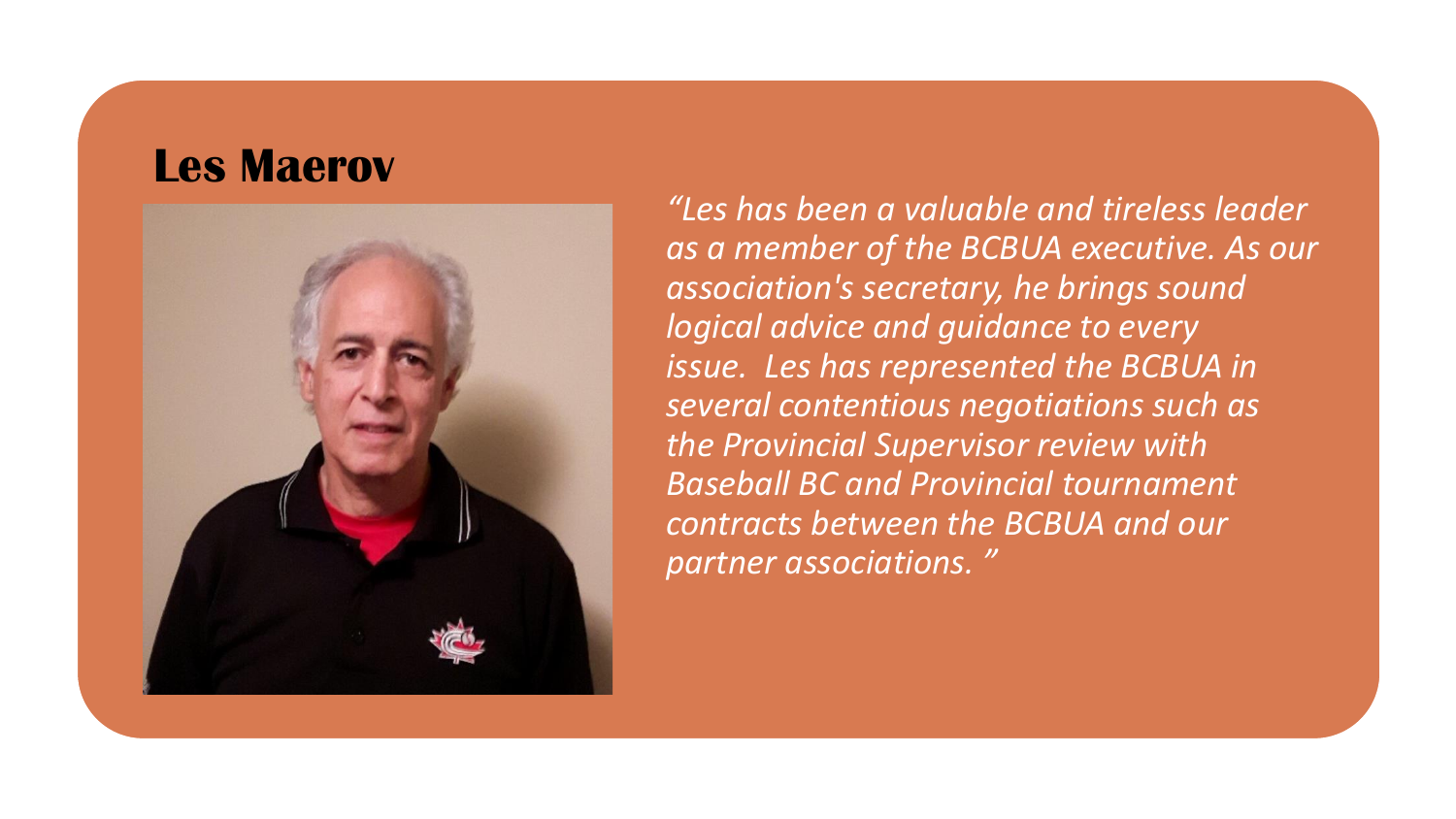## **Richard Christie Award – Unsung Hero**

Awarded to recognize a BCBUA member who has, over a period of time, worked diligently and given sacrificially of his/her time to recruit, encourage, and improve the overall abilities of umpires in his/her local area without any specific recognition.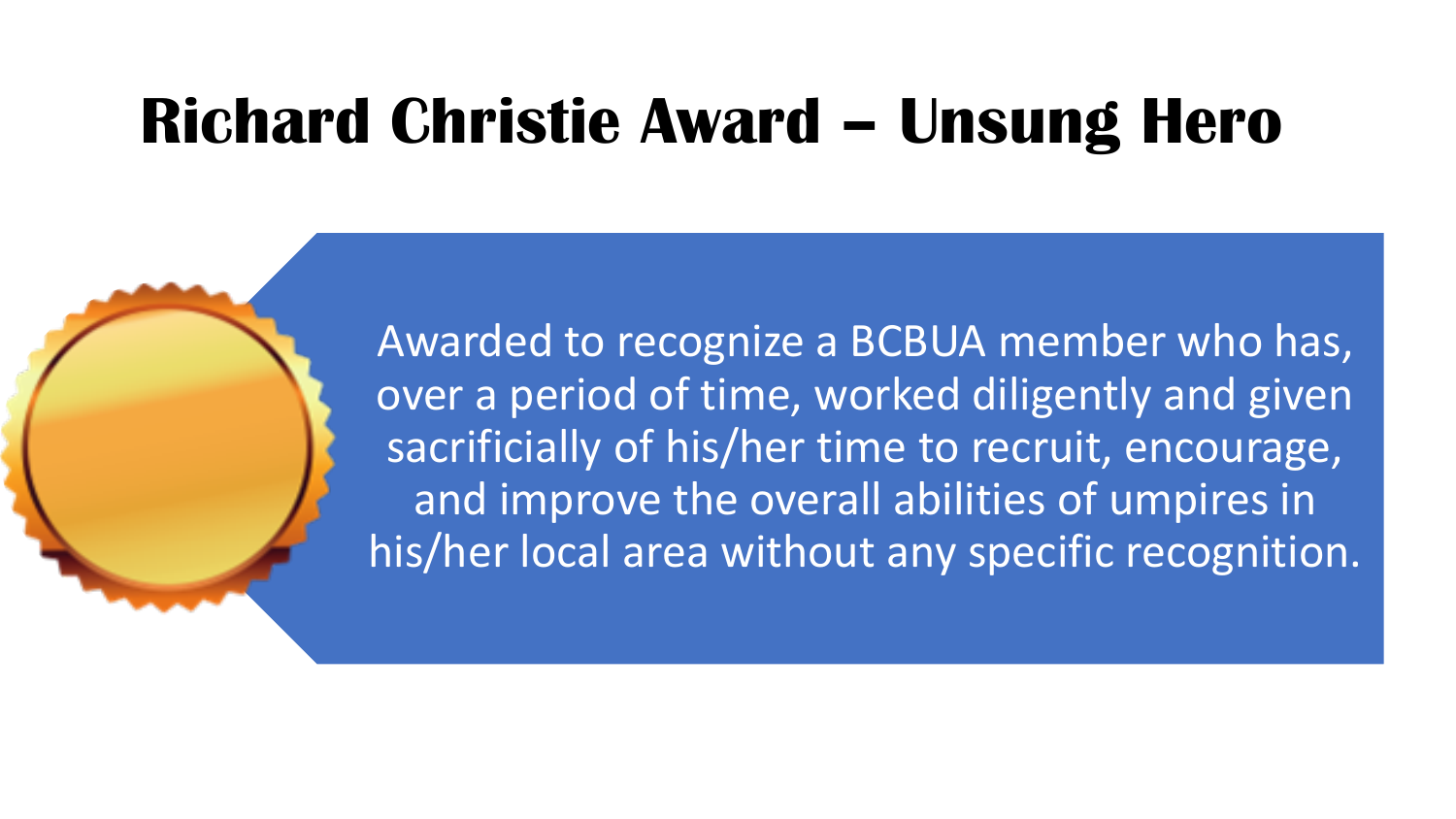#### **Mark Luknowsky**

*"Mark has quietly gone about his duties as UIC in the Fraser Valley and the BCBUA has reaped the benefits. He has developed a strong program that continues to develop quality umpires at all levels. His easy-going personality and commitment to continuous improvement have been a model for others to follow. Mark is always willing to assist the BCBUA in any way he can."*

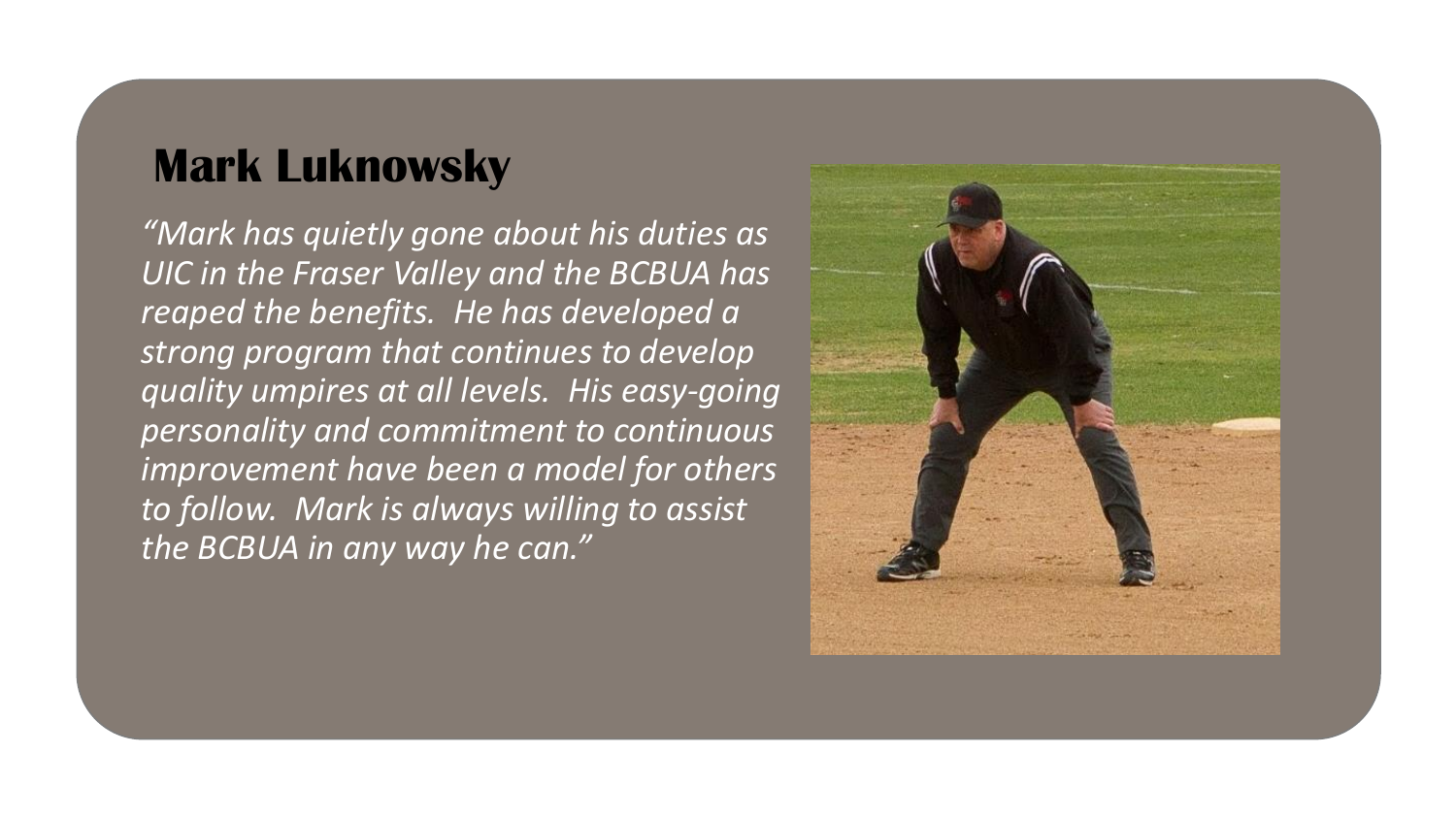### **Abe Shapiro Award – Mentorship**

Awarded to recognize a BCBUA member who has demonstrated continued successes as a clinician, evaluator, and/or mentor to umpires in the province.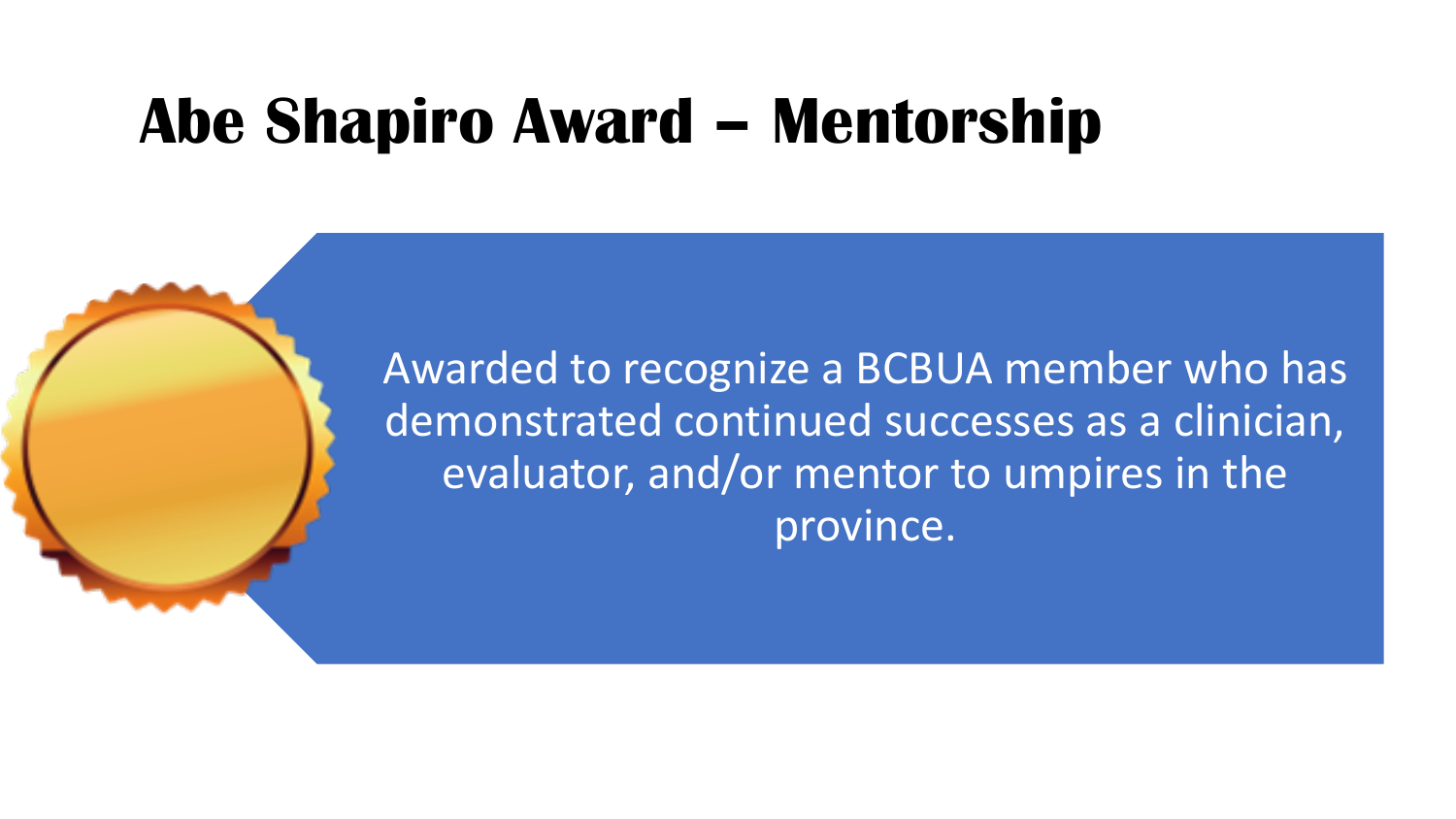#### **Joe Mallinson**



*"If you were looking for all the characteristics in a great mentor, look no further than Joe. He has volunteered countless hours working with younger and inexperienced umpires in an effort to enhance skills and improve their on/off field performance. When those lucky enough to have been mentored by him heed his guidance, they elevate their game maturity beyond their age. He is a consummate professional and gentleman."*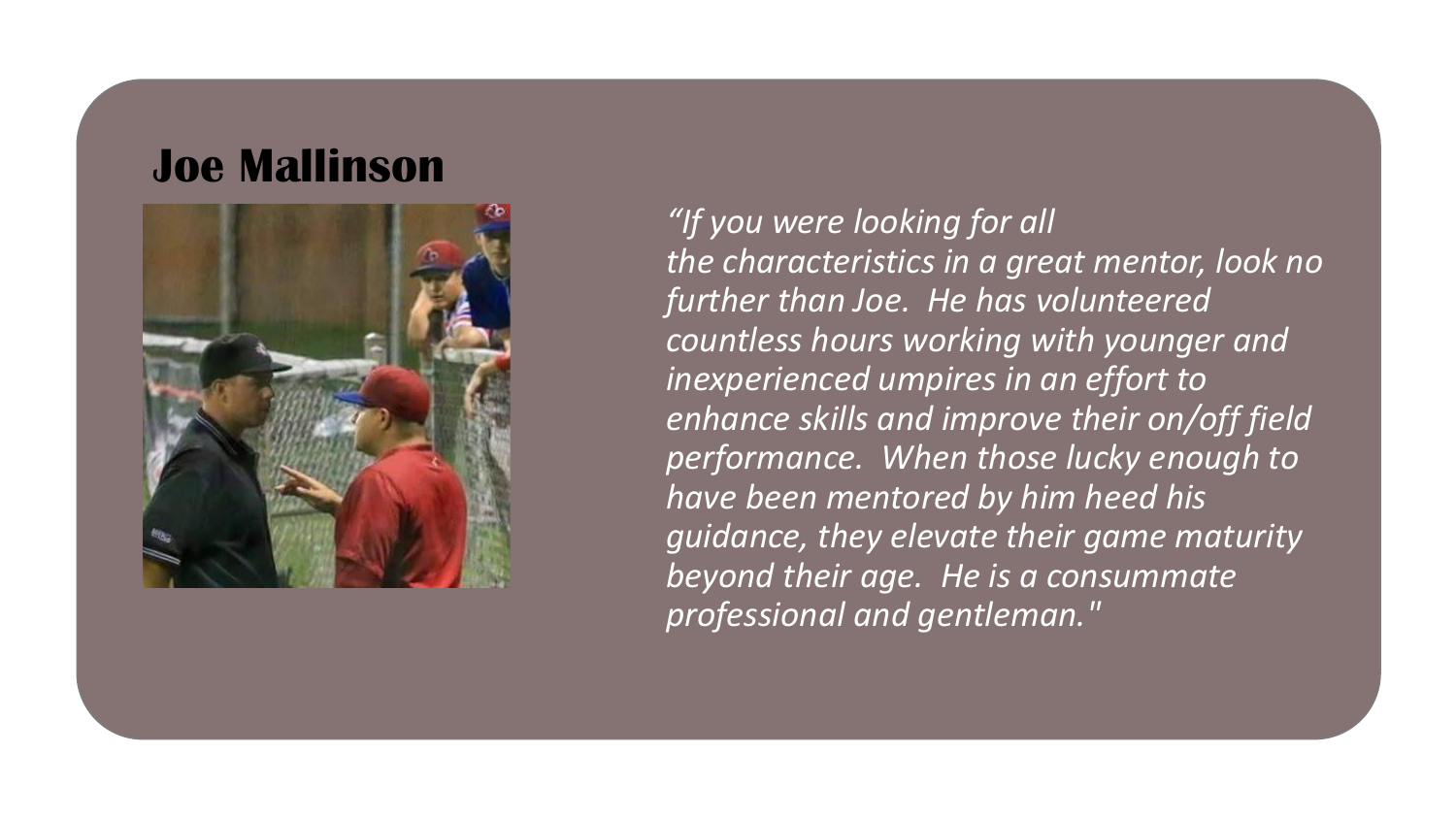### **Female Umpire of the Year**

Awarded annually to the female umpire who is deemed to have had the most outstanding season of umpiring overall.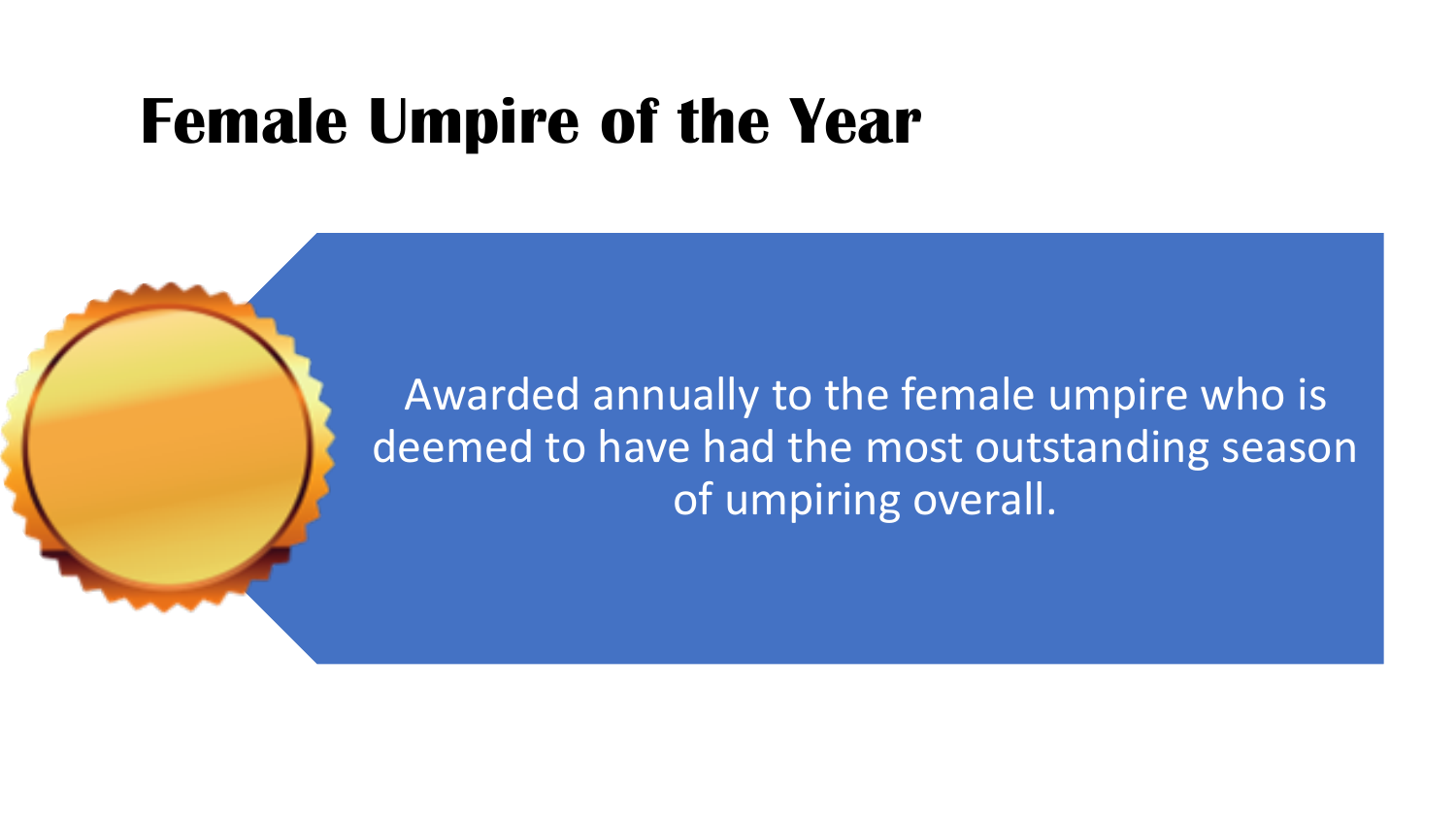

*"Victoria was a leader on the field this year. In addition to mentoring younger officials, she challenged herself to "up her game" and with the support of national level umpires, successfully worked her first Bantam PBL games. In the face of some challenging game situations, Victoria persevered and became a stronger umpire for it. Her commitment to personal growth and leadership is inspiring for other female officials. She is on the verge of the national program and with her talent, fortitude and resilience, she will be there soon.*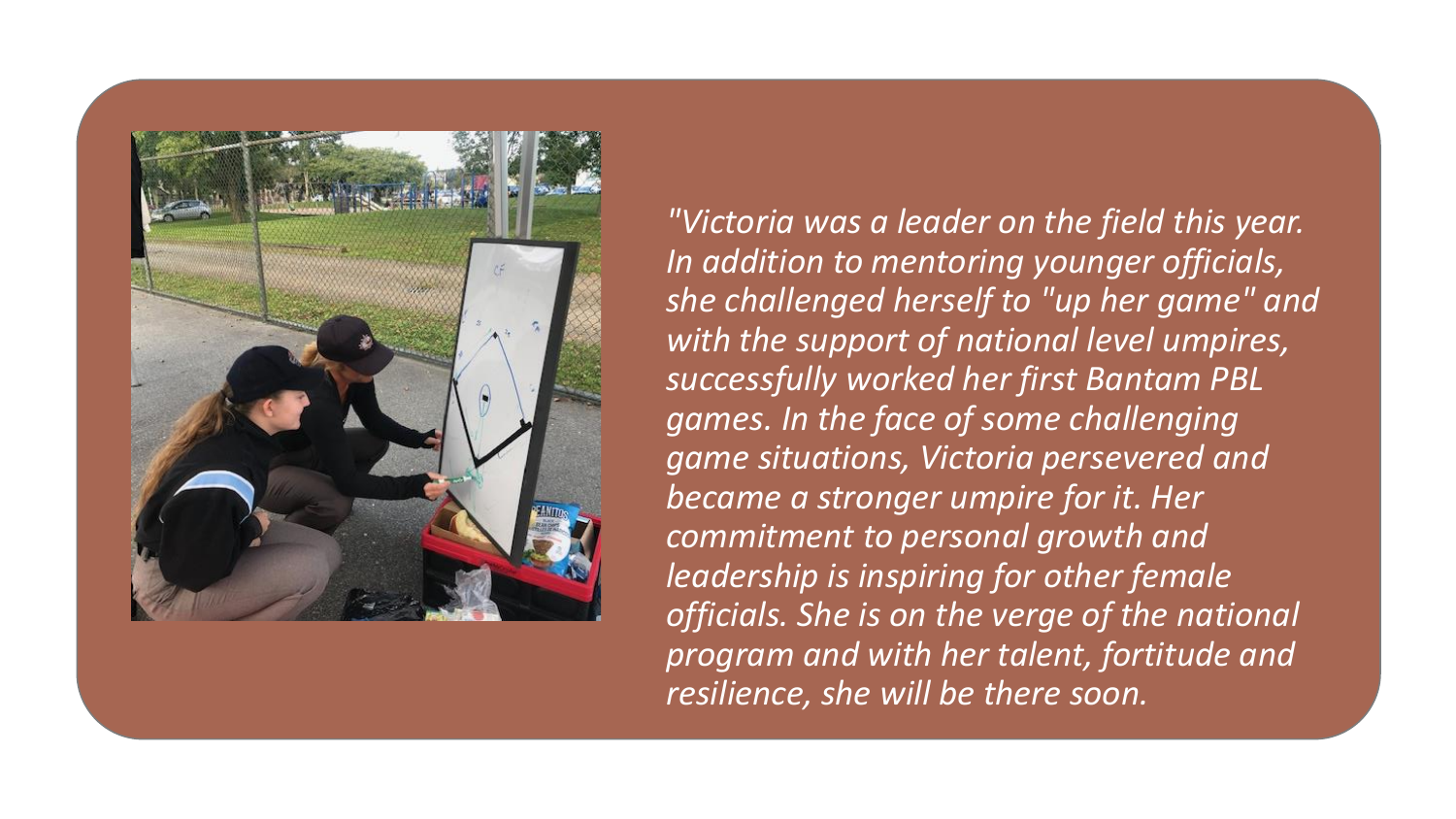# **Ian Lamplugh Award - Up and Coming**

Awarded annually to an up-and-coming BCBUA member who has shown a tremendous desire to improve his/her skills through consistent hard work, dedication, and enthusiasm for umpiring and who has demonstrated a high degree of promise and talent on the field.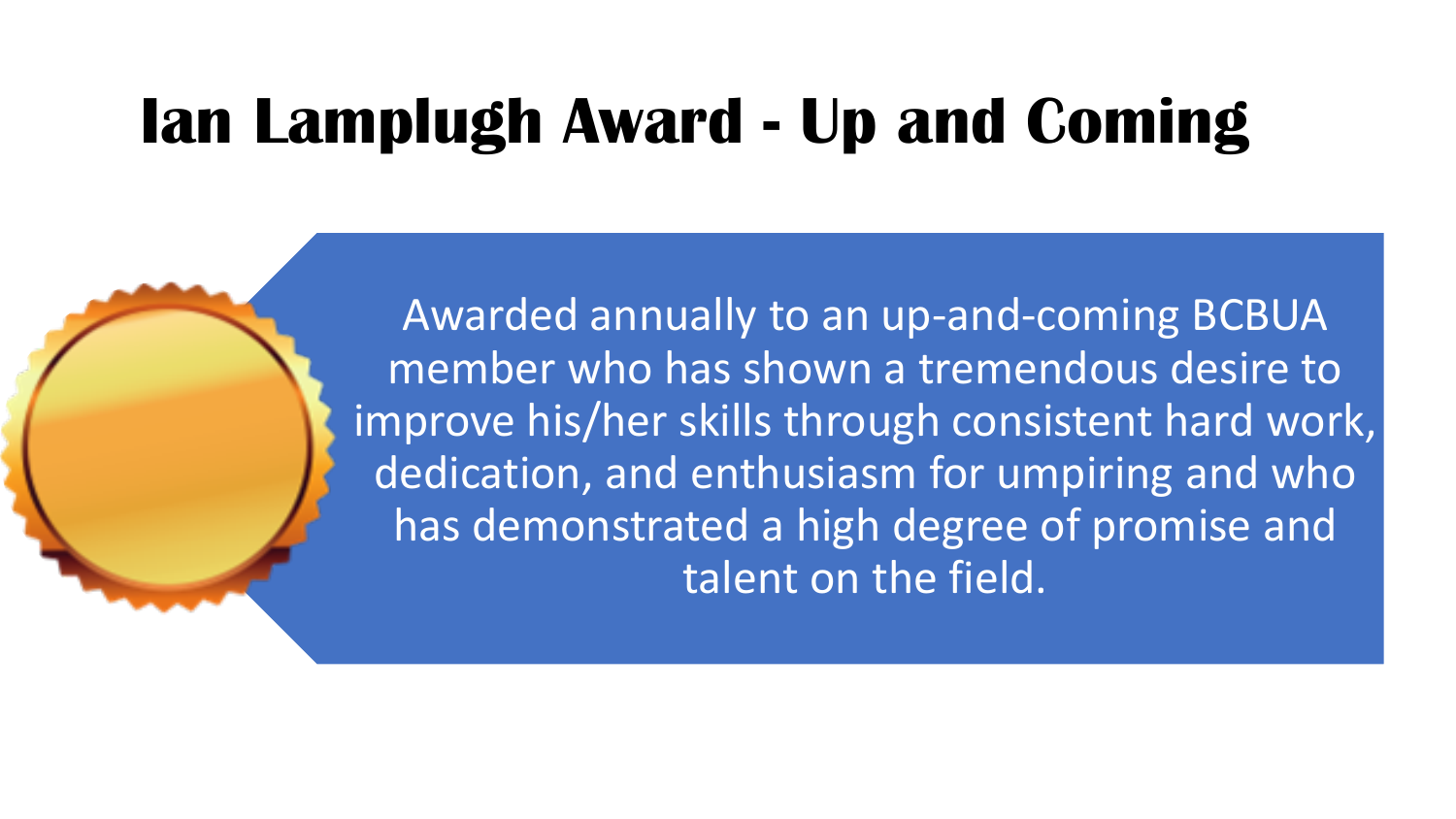#### **Matthias Smith**



*"Matthias takes umpiring seriously and looks the part of a polished umpire the moment he walks on the field. He is athletic and active on the field, working to get in the best position to see a play. He's always asking questions and striving to improve his game in any small way possible. He has excellent judgement and is learning to work himself into the best position to take a play. "*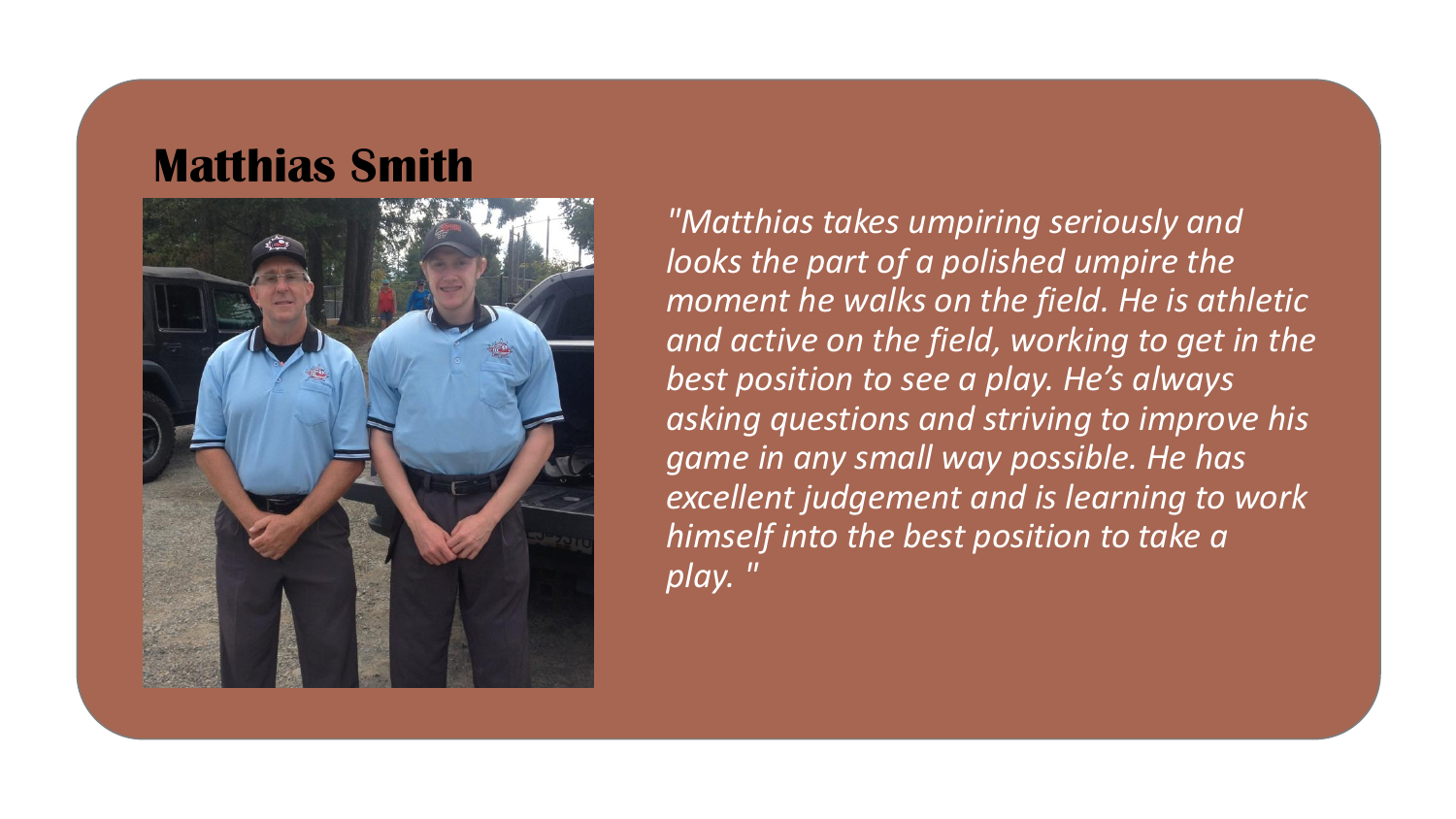# **Bill Murphy Award – Most Improved Umpire**

Awarded annually to the BCBUA member who is deemed to have shown the greatest improvement in his/her overall umpiring abilities.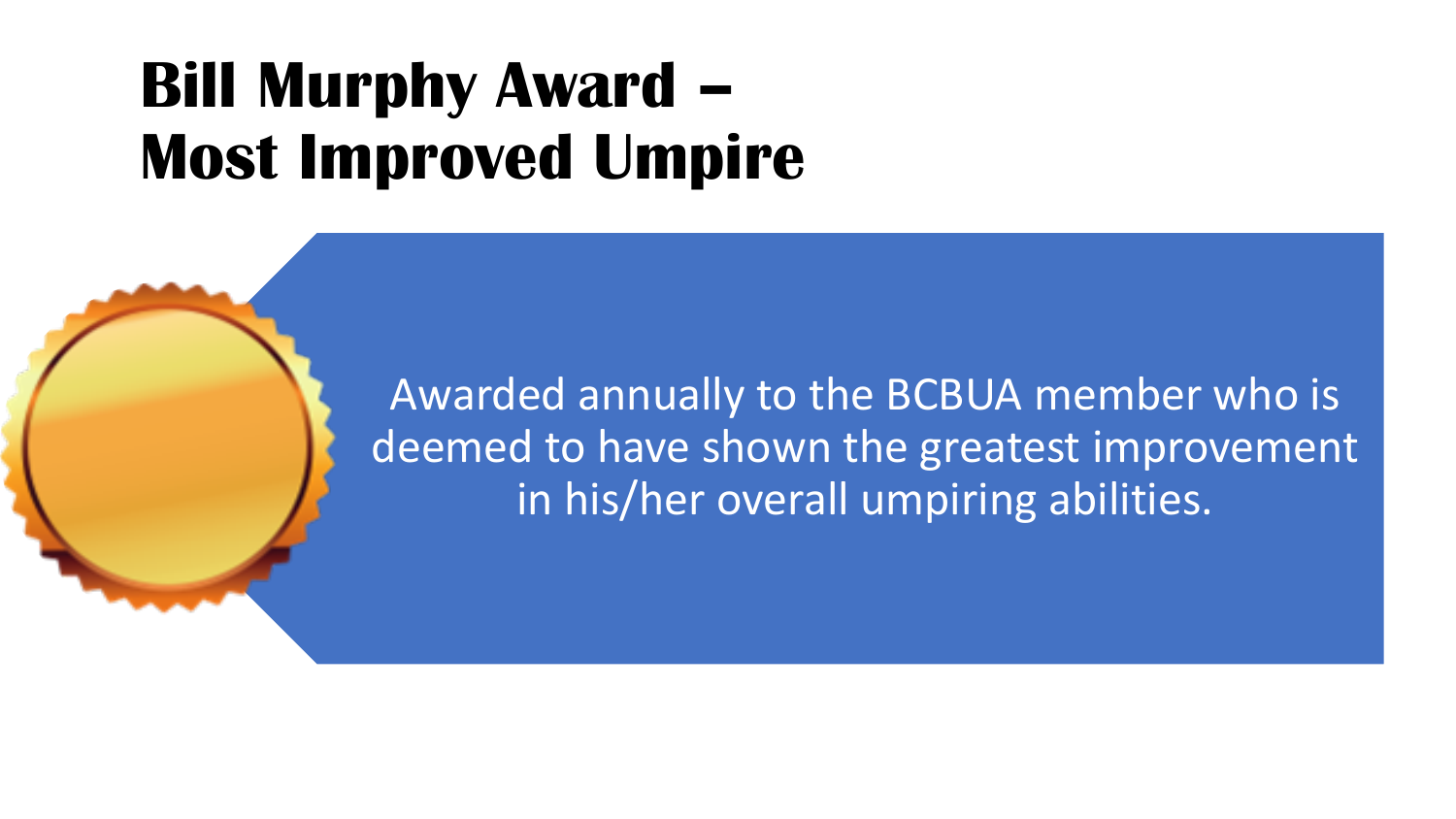#### **Craig Burt**



*"Craig has had a tremendous year umpiring and we have yet to see him reach his ceiling. Craig attended Pro School and turned heads throughout with his strong mechanics and commitment to the craft. He was offered and accepted a pro contract, which ended up being delayed by COVID, however he is set to resume it this coming season. All of us look forward to watching his continuing development and growth."*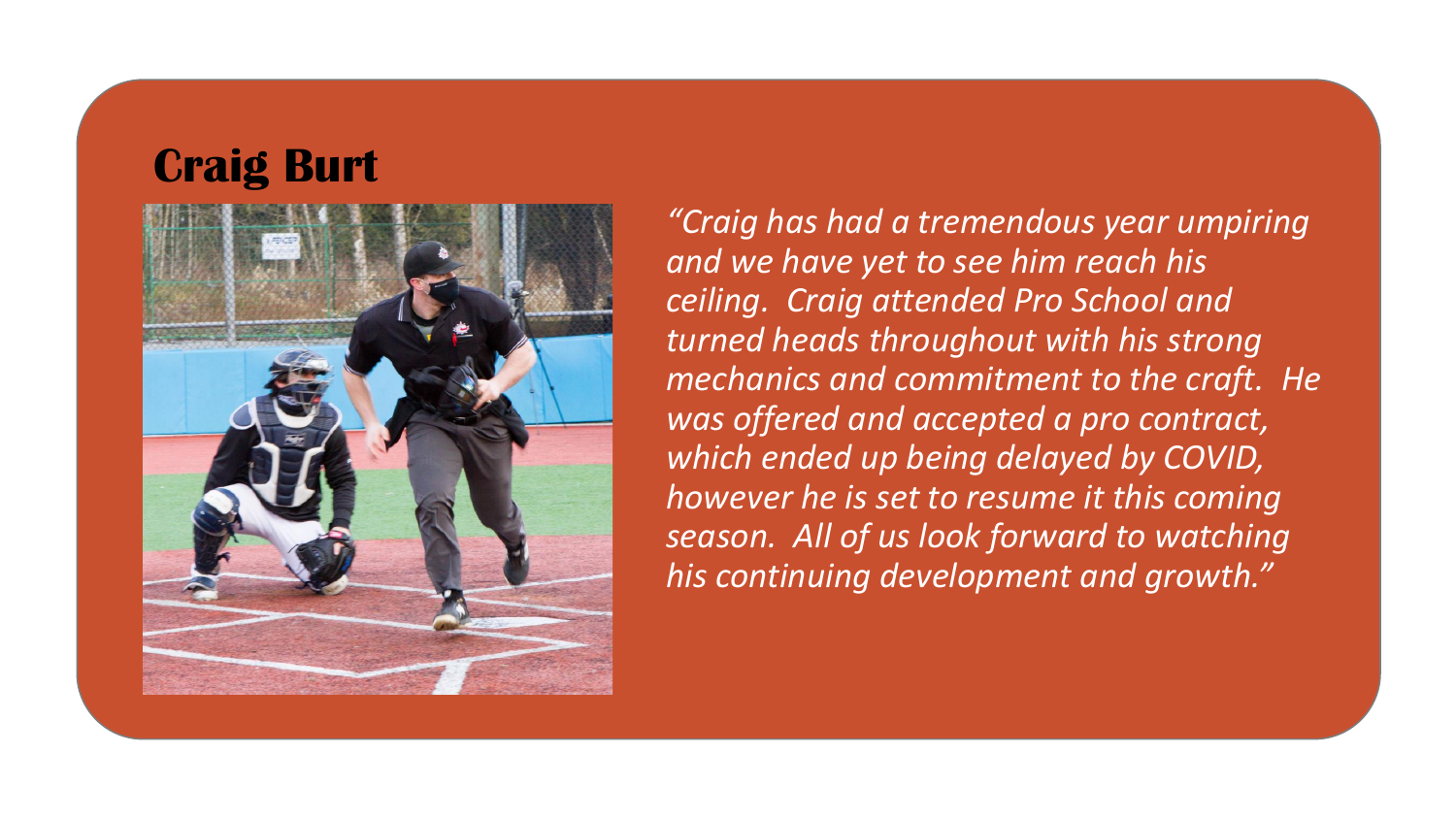### **Junior Umpires of the Year**

Awarded annually to the BCBUA member who is deemed to have shown the greatest improvement in his/her overall umpiring abilities.